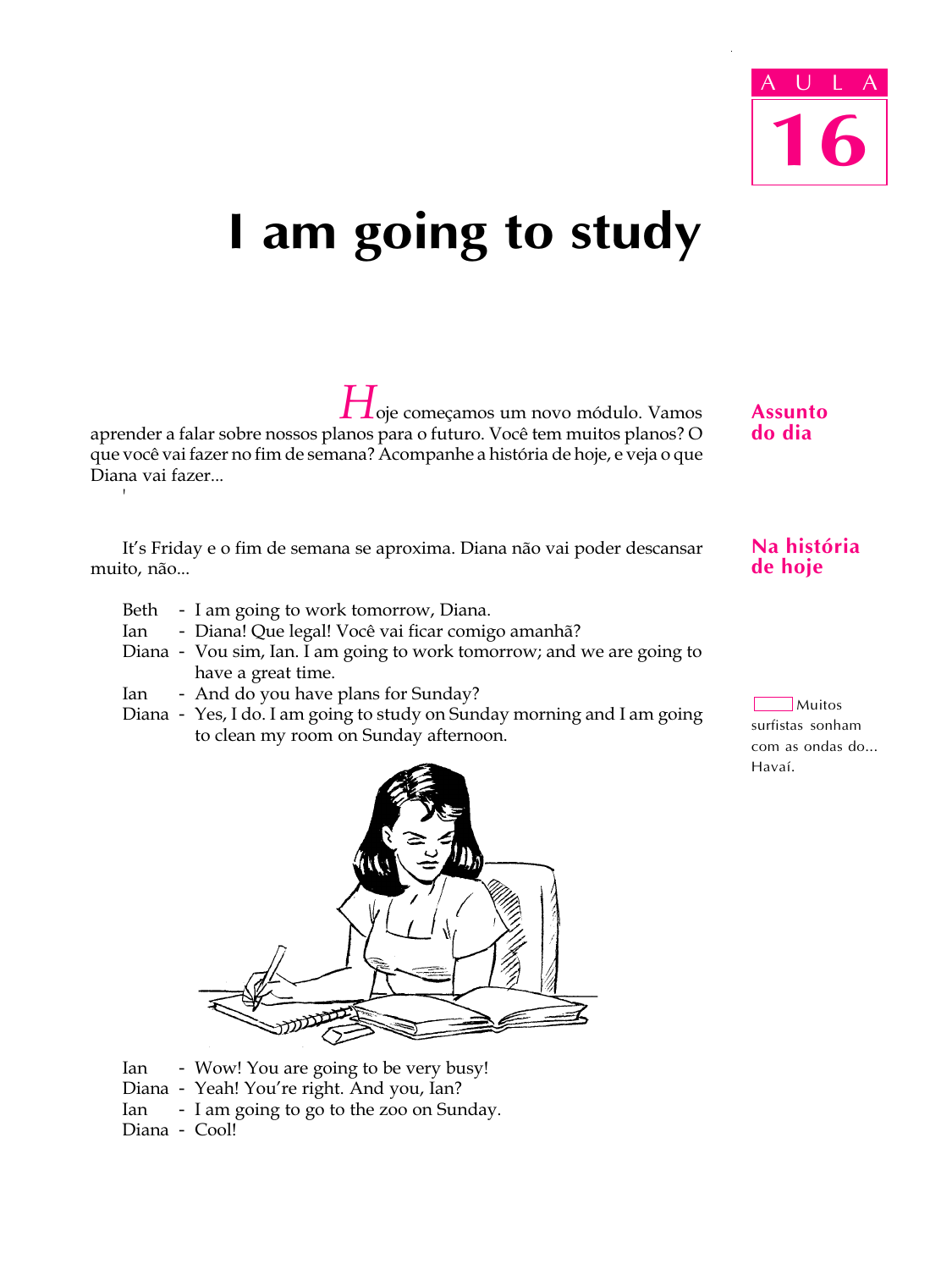## Apresentação

Na história de hoje Diana contou quais são seus planos para o fim de semana. Ao falar de planos para o futuro, ela usou going to.

Sempre que falamos de planos para o futuro usamos a seguinte estrutura:

PESSOA + TO BE + GOING TO + VERBO + COMPLEMENTO

I am going to work tomorrow. She is going to travel next weekend. Ian is going to go to the zoo on Sunday. They are going to relax.

 $\hat{E}$  importante lembrarmos que usamos o futuro com going to para expressar planos. Algo que queremos fazer.

### Exercício 1 Faça frases no futuro usando going to, assim como no exemplo: Exemplo: John - go to the beach. John is going to go to the beach. a) Diana - read a book. ............................................................................................................................ b) They - play soccer ............................................................................................................................ c)  $I - work$ . ............................................................................................................................ d) We - study English. ............................................................................................................................ Exercícios

#### Exercício 2

Sublinhe as frases onde aparece o futuro com going to:

- a) Martha works a lot during the week. She goes to work at 7:00 a.m. She works until 5:30 p.m. In the evening, she studies Computer Programming.
- b) This weekend Martha is going to travel. She is going to visit her mother in Jundiai. Martha is very happy. She likes to go to Jundiai.
- c) On Saturday she is going to have lunch with her family and on Sunday she is going to meet her friends in the park, but on Sunday evening she has to come back to São Paulo. Her homework is waiting for her.

## Apresentação

Como você deve lembrar, podemos usar contrações do verbo to be.

| I am                           | $V^{\prime}$ T'm   |
|--------------------------------|--------------------|
| You are $\rightarrow$ You're   |                    |
| He is                          | $\mathcal{P}$ He's |
| She is $\rightarrow$ She's     |                    |
| It is                          | $\mathcal{V}$ It's |
| We are $\rightarrow$ We're     |                    |
| You are $\rightarrow$ You're   |                    |
| They are $\rightarrow$ They're |                    |
|                                |                    |